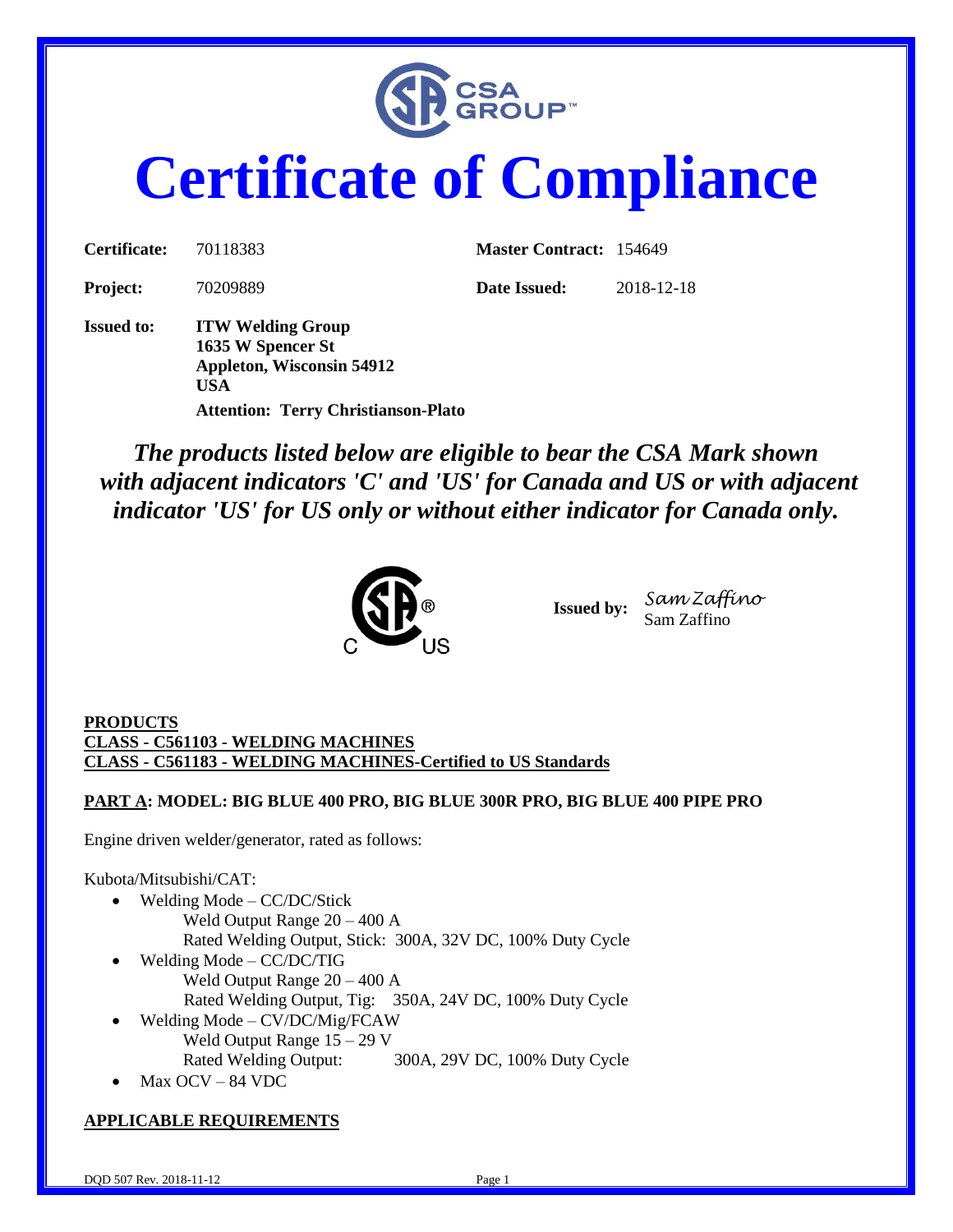

**Certificate:** 70118383 **Project:** 70209889 **Master Contract:** 154649 **Date Issued:** 2018-12-18

CAN/CSA – E60974-1:12 - Arc Welding Equipment; Part 1: Welding Power Source. ANSI/IEC 60974-1 - Arc Welding Equipment; Part 1: Welding Power Source